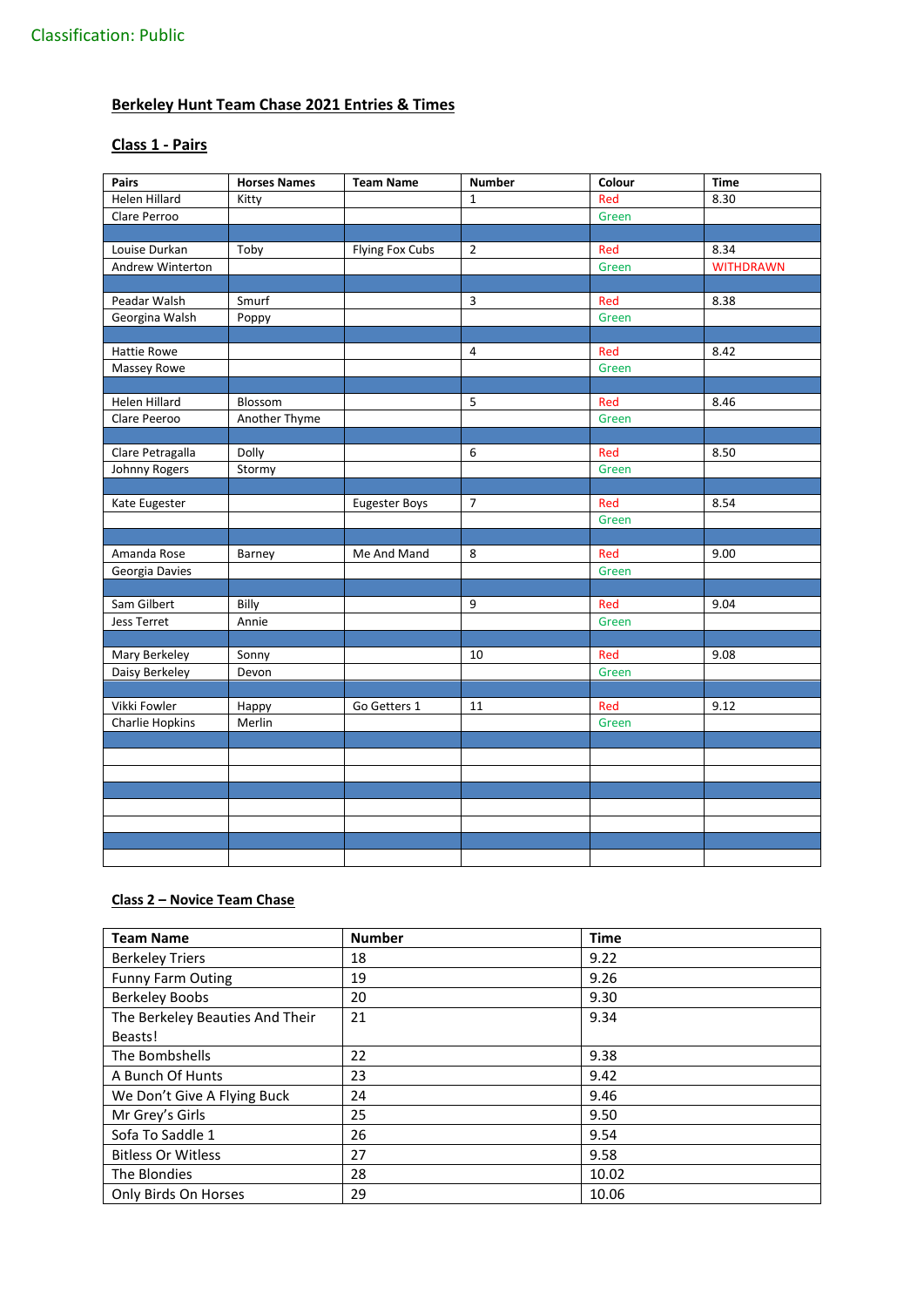| <b>Exmoor Ramblers</b>          | 30 | 10.10 |
|---------------------------------|----|-------|
| The Noobs                       | 31 | 10.14 |
| Smells Like Teen Spirit         | 32 | 10.18 |
| <b>Changing Gears</b>           | 33 | 10.22 |
| <b>Ambler Gamblers</b>          | 34 | 10.26 |
| <b>Berkeley Blazers</b>         | 35 | 10.30 |
| Bobby's Dazzlers                | 36 | 10.34 |
| Hell's Belles                   | 37 | 10.38 |
| 4 Common Horses                 | 38 | 10.42 |
| <b>Cotswold Mother Truckers</b> | 39 | 10.46 |
| <b>Green As Grass</b>           | 40 | 10.52 |
| May The Horse Be With You       | 41 | 10.56 |
| <b>Hill-Bury Billies</b>        | 42 | 11.00 |
| Pink To Make The Boys Wink      | 43 | 11.04 |
| First Timers Plus One           | 44 | 11.08 |
| <b>Shick Britters</b>           | 45 | 11.12 |
| <b>Dartmoor Devils</b>          | 46 | 11.18 |
| Lunachicks                      | 47 | 11.22 |
| <b>Mendip Blondies</b>          | 48 | 11.26 |
| Yee Haa Dapper Dobbins          | 49 | 11.30 |
| Fox Grant Cubs                  | 50 | 11.34 |
| Go Getters 2                    | 51 | 11.38 |
| More Cunning Stunts             | 52 | 11.42 |
| Sofa To Saddles 2               | 53 | 11.46 |
| Worcestershire A                | 54 | 12.00 |
| The Pre-Trainers                | 55 | 12.04 |
| Norfolk And Way                 | 56 | 12.08 |
| The Rogue Allstars              | 57 | 12.12 |
|                                 |    |       |
| <b>Extra Cunning Stunts</b>     | 58 | 12.16 |
| Only Fools On Horses            | 59 | 12.20 |
| Where's The Port                | 16 | 12.24 |
| The Bucking Fumblers            | 98 | 12.28 |
| Fox Grant New Market Cubs       | 18 | 12.32 |
|                                 | 69 |       |

#### **Class 3 Open**

| <b>Team Name</b>             | <b>Number</b> | <b>Time</b> |
|------------------------------|---------------|-------------|
| Fox Grant Dot Com            | 60            | 12.36       |
| <b>Chilled Out Chasers</b>   | 61            | 12.42       |
| Kemble Kick Ons              | 62            | 12.48       |
| The Wishful Thinkers         | 63            | 12.54       |
| The Boring Gorings           | 64            | 13.00       |
| <b>Masterless Bitch Pack</b> | 65            | 13.06       |
| Team Ride Away 1             | 66            | 13.12       |
| Fox Grant Dot Com Too        | 67            | 13.16       |
|                              |               |             |
|                              |               |             |